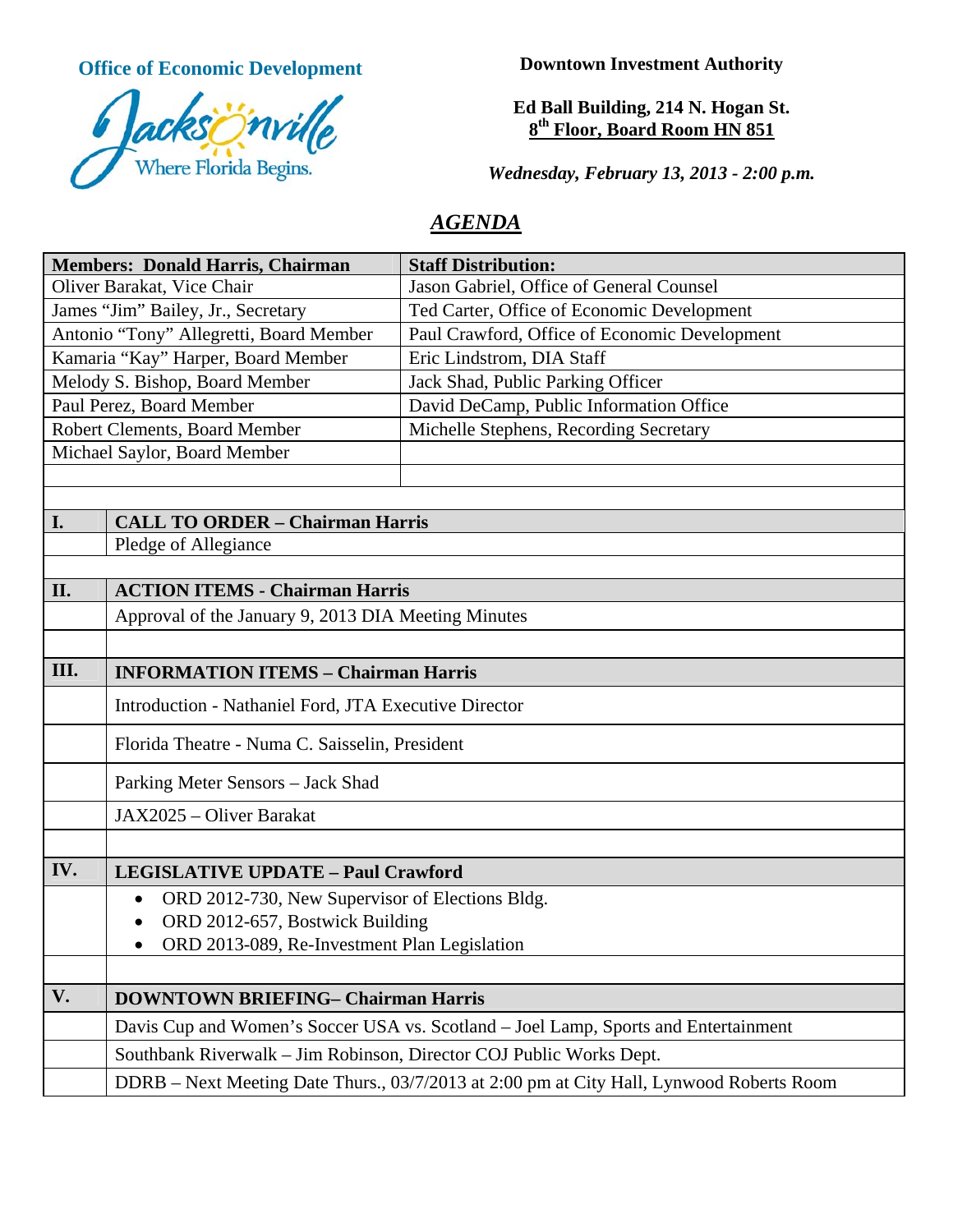DIA Agenda 02/13/2013 Page 2

| VI.   | <b>COMMITTEE UPDATES</b>                                                                             |  |
|-------|------------------------------------------------------------------------------------------------------|--|
|       | Hemming Plaza – Jim Bailey                                                                           |  |
|       | DIA CEO Search Firm (Jorgenson Consulting) – Oliver Barakat                                          |  |
|       | CRA Plan Committee – Melody Bishop                                                                   |  |
|       |                                                                                                      |  |
| VII.  | <b>DIA WORK GROUPS – Chairman Harris and Paul Crawford</b>                                           |  |
|       | The Downtown Economy                                                                                 |  |
|       | The Downtown Environment                                                                             |  |
|       | The Downtown Experience                                                                              |  |
|       |                                                                                                      |  |
| VIII. | <b>PUBLIC COMMENTS - Chairman Harris</b>                                                             |  |
|       |                                                                                                      |  |
| IX.   | <b>ADJOURNMENT - Chairman Harris</b>                                                                 |  |
|       | Next Scheduled Meeting: Wednesday, March 13, 2013 at 2:00 pm – Ed Ball, 8 <sup>th</sup> Floor BR 851 |  |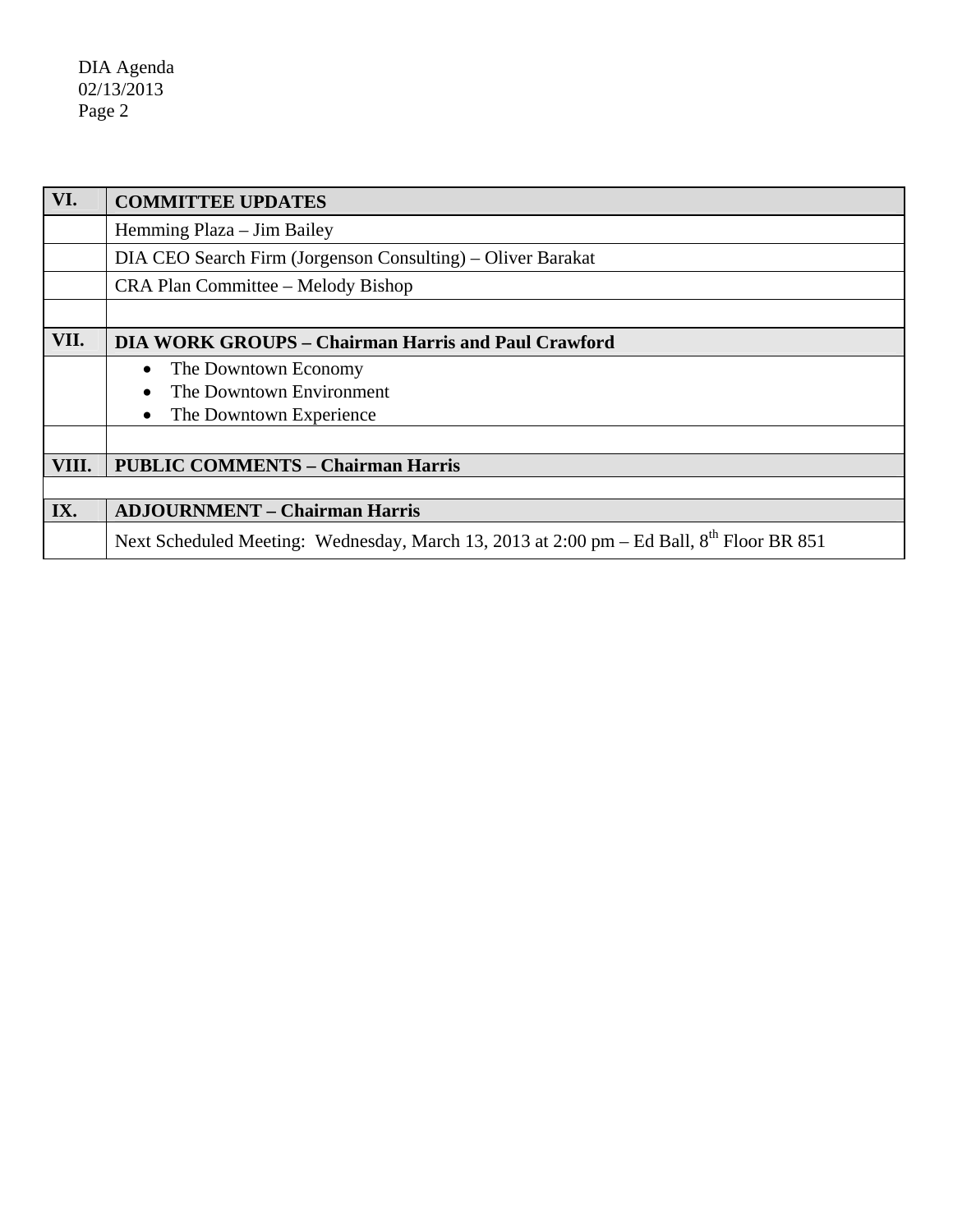**Office of Economic Development**



**Downtown Investment Authority**

**Ed Ball, 214 N. Hogan St. 8 th Floor Board Room HN 851**

*Wednesday, February 13, 2013 – 2:00 p.m.*

## *MEETING MINUTES*

**Board Members Present:** Chairman D. Harris, T. Allegretti, J. Bailey, M. Bishop, O. Barakat, P. Perez, and M. Saylor

**Board Members Not Present:** R. Clements, K. Harper

**Office of General Counsel:** Jason Gabriel

**Council Members Present:** Council Member Lori Boyer, District 5

**Attendees:** Paul Crawford, Office of Economic Development (OED); Eric Lindstrom, DIA Staff; Michelle Stephens, Recording Secretary; Jack Shad, Public Parking Officer

## **I. CALL TO ORDER**

Chairman Harris called the meeting to order at approximately 2:08 p.m. opening with the Pledge of Allegiance.

## **II. ACTION ITEMS**

## **APPROVAL OF THE JANUARY 9, 2013 DIA MEETING MINUTES**

A clarification was noted on page 5 "Hemming Plaza Sub-Committee" that at the January 9, 2013 meeting only Kay Harper was asked to serve on the Committee with Jim Bailey serving as Chair of the Committee. Melody Bishop was asked to serve on the Committee after the January 9, 2013 meeting. The three Board members serving on the Committee are Kay Harper, Melody Bishop and Jim Bailey the others agreed to participate and attend.

Regarding attendees, suggested that all present at the meeting (to include audience members, etc.) be added to the meeting minutes. Mr. Crawford replied that going forward a copy of the sign in sheet for the meeting will be attached to the meeting minutes.

A MOTION WAS MADE BY BOARD MEMBER PEREZ AND SECONDED BY BOARD MEMBER ALLEGRETTI APPROVING THE JANUARY 9, 2013 DIA MEETING MINUTES, AS AMENDED. THE MOTION PASSED UNANIMOUSLY 7-0.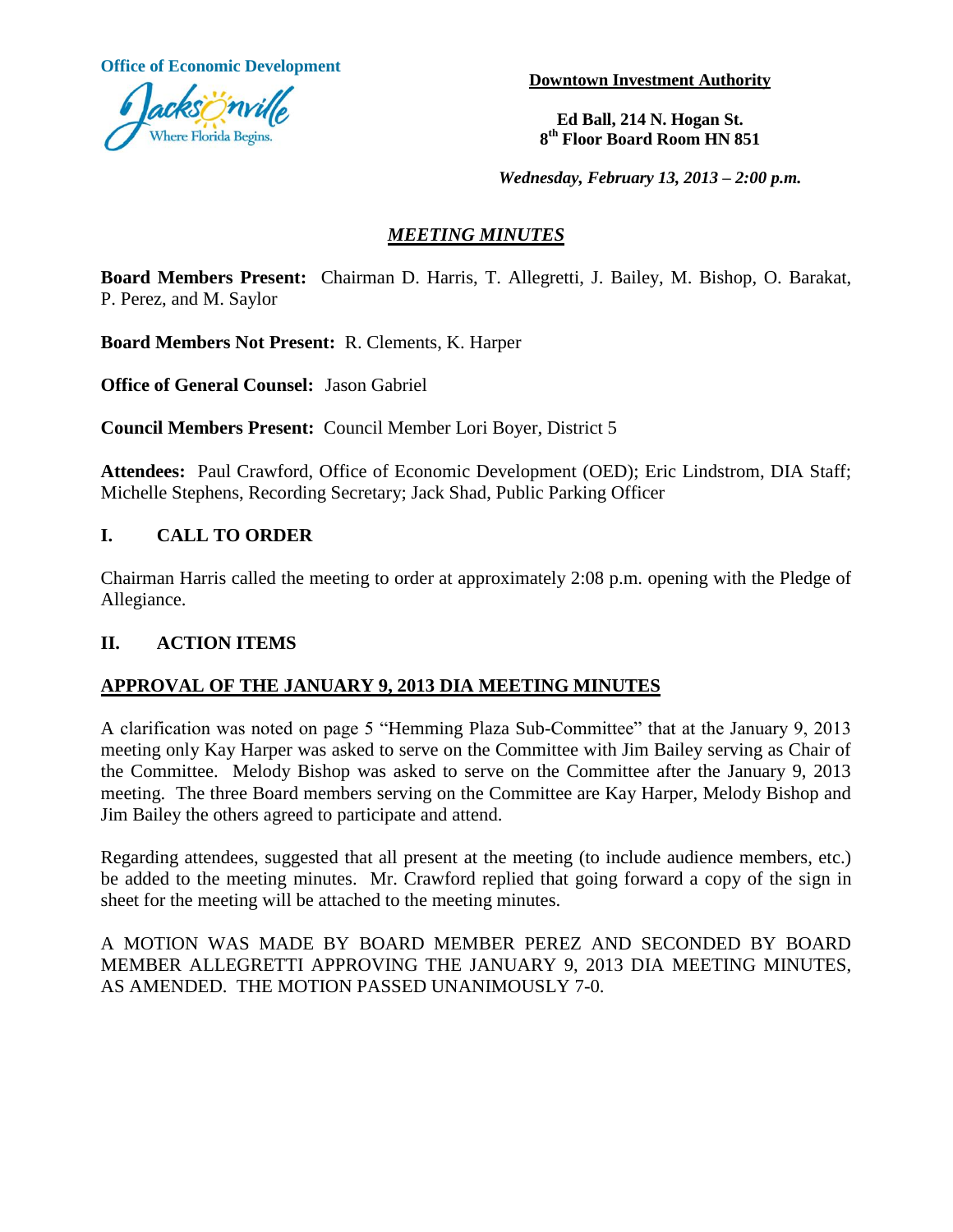Downtown Investment Authority February 13, 2013 Page 2 of 7

#### **III. INFORMATION ITEMS**

#### **FLORIDA THEATRE**

Mr. Numa C. Saisselin, new President of the Florida Theatre Center for the Arts, Incorporated, manages the not-for-profit organization that leases and manages the building that is owned by the City of Jacksonville. He noted that it is one of the best public private partnerships that he has ever seen on an organization and a historic theatre. He provided a short introduction and brief overview of the Florida Theatre and its operations.

## **PARKING**

Jack Shad, Public Parking Officer for the City of Jacksonville, advised that they are beginning a three month trial of real time parking meter sensors. Downtown Jacksonville will soon be able to know more easily and in real time where on-street parking is open. They are working with Streetline, a leading provider of innovative parking solutions, to implement the company's smart parking system in certain sections of downtown. This will allow people with smartphones or computers to find on-street parking spaces in real time, as well as the locations of parking garages and lots. The sensors will detect which spaces are available, which will be shown on a smartphone app that will also offer other useful features. By early March, the app – Parker<sup>TM</sup> by Streetline – will be published to connect the data to visitors.

Mr. Shad provided a rate schedule dated February 13, 2013 that indicated new categories or changes from current pricing for the Board's approval highlighted in yellow. Additionally, he noted that they are also proposing two different discounts. One discount (up to 10%) is for businesses that lease more than 500 spaces per month. The second is for the owners or managers of retail or restaurant businesses that lease space within the Business Improvement District may receive a 50% discount on one monthly parking space in the Office of Public Parking operated facility closest to the business (limit one half-price space per business). He advised that under the new parking rate Ordinance, changes to the parking rates and discounts are to be presented to the DIA and also to the City Council before they can take effect. He added that they are going to hold off on the introduction of any major programs until they have their economic development strategy in place and can see how that works in with the downtown development strategy.

Board Member Bailey commented that in past meeting he has requested a list of all the certified lots and the number of spaces they have to deal with as an inventory in downtown. He asked Mr. Shad to provide the info. Mr. Shad replied that they will have a presentation at the next meeting.

#### **JAX2025**

Board Member Barakat, one of the Chairs for JAX2025 provided an update on the project. The survey results from the community indicated that downtown was the most highly mentioned priority. Next meeting is scheduled for Tuesday, March 19, 2013 at 6:00 p.m. at the Prime Osborn Convention Center. At the meeting, the community will determine what measures of success are needed for each priority, what are the benchmarks so we can define success. He added that this is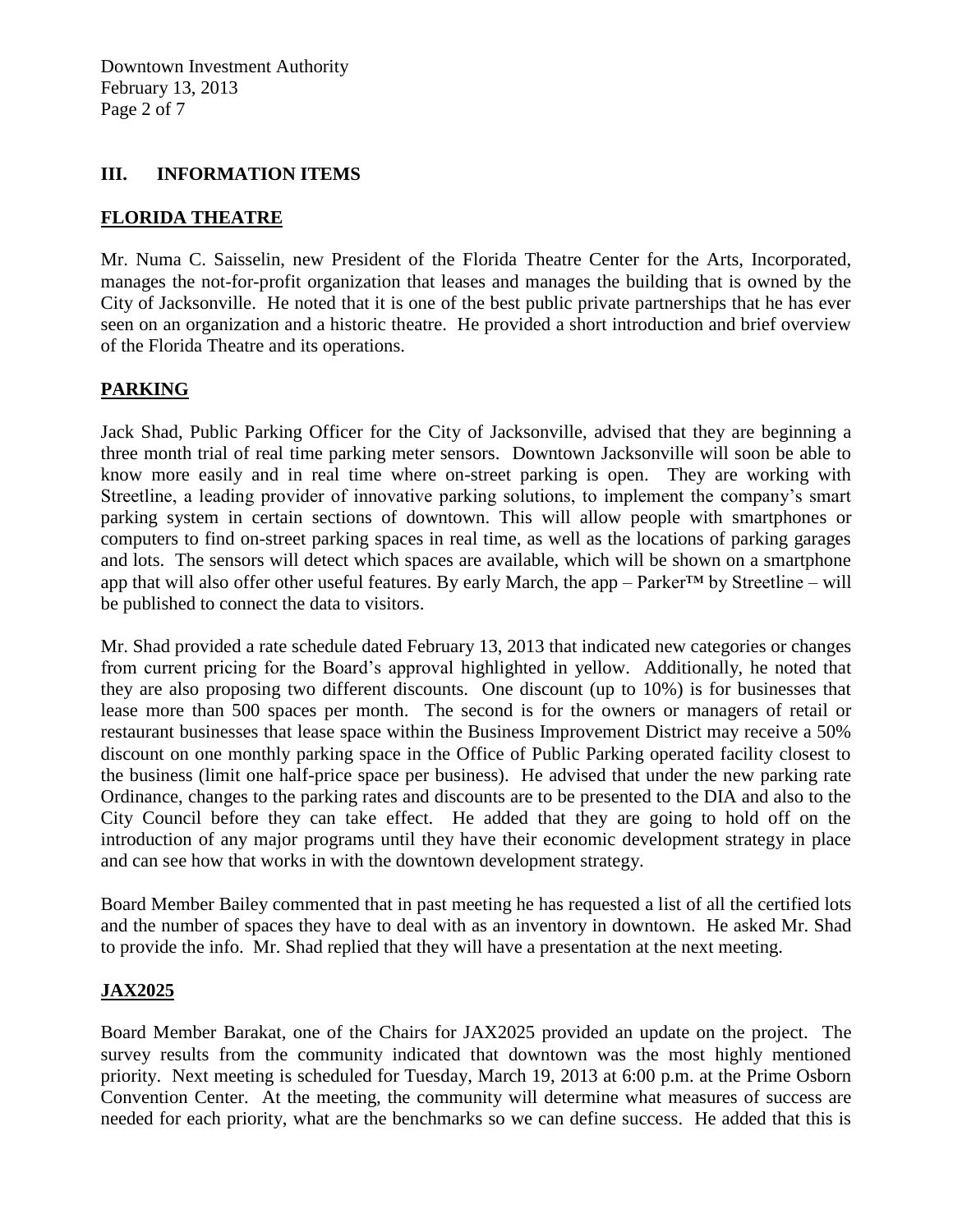Downtown Investment Authority February 13, 2013 Page 3 of 7

very similar to the conversation the DIA is going to have for the CRA discussion. City Council specifically asked the DIA to define measures of success and benchmarks. He suggested all Board members attend the meeting to hear what the community has to say regarding the downtown component. There will be a fourth meeting Saturday, April 27, 2013 to reconvene to develop a plan of action for the vision, which basically will assign responsibility for each committee objective. He is most certain that the DIA will be mentioned many times regarding the DIA and downtown objectives. He suggested that the DIA attend that meeting so we know what others are suggesting and can validate those suggestions. The fifth meeting in May will be an announcement of the summary of the entire process.

## **IV. LEGISLATIVE UPDATE**

Mr. Crawford provided an update on the following legislation:

*ORD 2012-730, Supervisor of Elections Building*: Deferred the last few cycles awaiting the Administration's results of a RFP for the same site. There have been conversations between the Administration and Council Member Yarborough who is taking that into consideration as he moves forward with his bill through the City Council process.

*2012-657, Bostwick Building*: Deferred the last several LUZ meetings. He is not certain of the future status of the legislation.

*2013-089, Re-Investment Plan Legislation:* Provided a brief summary of the bill that was introduced to City Council on Tuesday, February 13, 2013. The Administration is moving forward with trying to brief everyone involved to include City Council.

A MOTION WAS MADE BY BOARD MEMBER ALLEGRETTI AND SECONDED BY BOARD MEMBER M. BISHOP THAT THE DIA SUPPORTS ORDINANCE 2013-089, REINVESTMENT PLAN LEGISLATION WITH AN EYE ON FUTURE INVESTMENT SAVINGS. THE MOTION PASSED UNANIMOUSLY 7-0-0.

*2013-094, Mobility Fees (waiving of for three years):* The Ordinance has a significant impact on the competitiveness of downtown as it relates to suburban development and puts everyone on the same playing field. The mobility fee for developing in downtown would be lower than for a development in the suburbs.

It was the consensus of the Board that they needed more information prior to deciding if as a Board what if any stance they would take regarding the proposed legislation.

Board Member Bishop asked at what point is the DIA's opinion of value in the Council process in regards to expressing an opinion on pending legislation relative to downtown.

Mr. Crawford responded that if the opinion is expressed prior to the contemplation of the bill at a City Council Committee meeting it is staff's responsibility to ensure City Council is informed with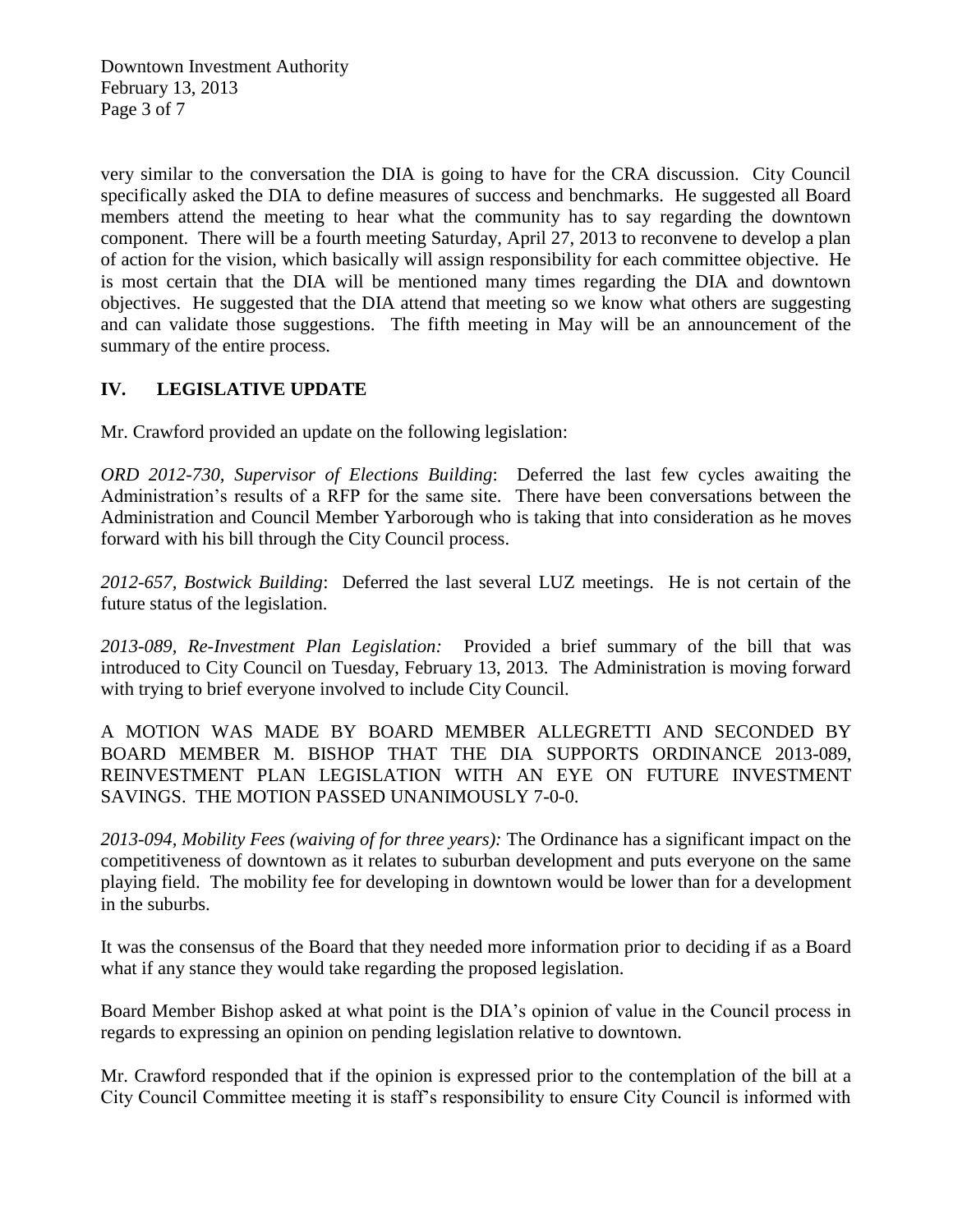Downtown Investment Authority February 13, 2013 Page 4 of 7

the DIA's resolution or form of opinion adding that staff will be present at the committee meeting(s) to answer any questions, provide explanation, etc. on behalf of the DIA.

Mr. Gabriel advised that the DIA has various forms of communication with City Council 1) a Resolution supported by the DIA that is passed along to City Council, 2) Individually, DIA members are always welcome to reach out to Council Members, and 3) DIA members are always welcome to attend City Council meetings in their individual capacity and express their personal opinion.

Board Member Barakat requested a copy of the proposed legislation, any background information on the mobility fee – why was it introduced in the first place and what impact if any has the moratorium had on both suburban and downtown development in the last three years prior to the next meeting of the DIA.

Council Member Lori Boyer commented that the most effective time to communicate with City Council is before committee. It is much less effective if the committees have all voted on something and then try to bring something up on the floor. She added that her personal opinion was that they are more effective communicating as a body then individually.

Since the proposed legislation is scheduled to be discussed at Committee meetings the week of March  $4<sup>th</sup>$  and the next DIA meeting is scheduled after the fact on March  $13<sup>th</sup>$ , the Board concurred to hold a special meeting to discuss the proposed legislation prior to March 4, 2013. Mrs. Stephens will poll the Board for a meeting date and time prior to the regularly scheduled meeting of March 13, 2013.

Mr. Jim Robinson, Director of Public Works, was presented and provided a brief overview of the proposed legislation, history of, etc.

Board Member Saylor requested analysis of the subject based on the impacts of the moratorium since it was enacted and if someone could forecast what the impact of collecting the fee would be.

## **V. DOWNTOWN BRIEFING**

Mr. Joel Lamp, Sports and Entertainment, provided an update on the recent Davis Cup event and the Women's Soccer USA vs. Scotland game.

Mr. Jim Robinson, Director of Public Works, provided an update on the impending plans for the Southbank Riverwalk.

Board Member Bailey provided a brief overview of the February 7, 2013 DDRB meeting.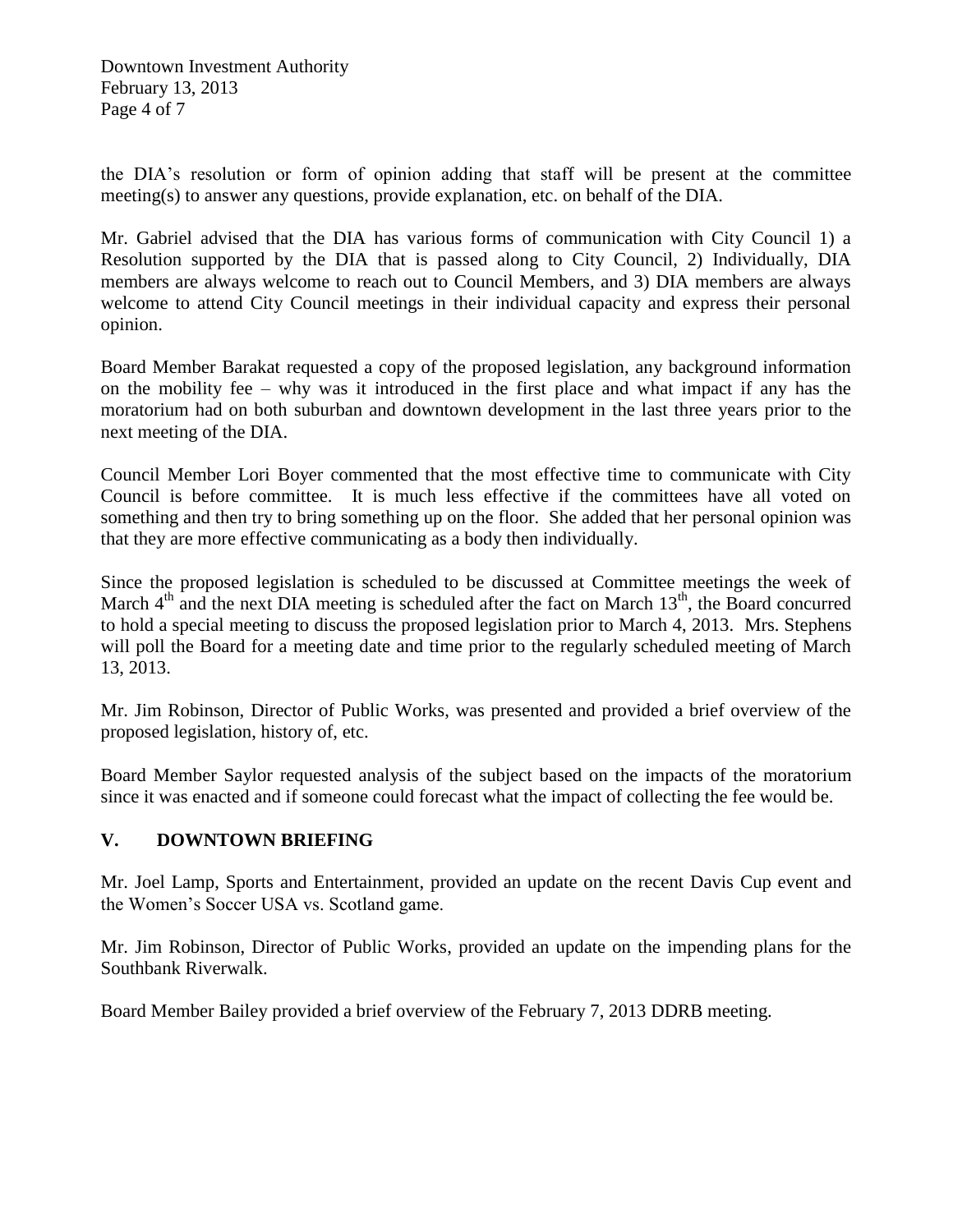## **INTRODUCTION – NATHANIEL P. FORD, SR; JTA EXECUTIVE DIRECTOR**

Mr. Nathaniel Ford, JTA Executive Director, who has been leading the JTA since December 3, 2012 was introduced. He provided a brief introduction of himself, future plans for JTA, and provided a copy of JTA's transformation plan, "A Journey to Excellence."

## **VI. COMMITTEE UPDATES**

## HEMMING PLAZA COMMITTEE

Board Member Bailey advised that the Hemming Plaza Committee met on February 12, 2013 (meeting minutes attached). He introduced Ms. Emily Butler who provided a presentation on a hypothetical model of a not-for-profit corporation to manage Hemming Plaza. The title of the presentation was H.A.R.T. Jacksonville (copy of the presentation attached).

The Board engaged in extensive conversation relative to the concept presented today. After much discussion, it was the concurrence of the DIA members present that more information was needed. Mr. Gabriel will research the subject with Board member Bailey leading the charge (to pursue and to investigate what and how this would be set up and what the pathway is to ultimate approval). It was the consensus of the DIA members present that the Hemming Plaza Committee needed to schedule a follow-up meeting in the near future when the requested information was available from staff.

A MOTION WAS MADE BY BOARD MEMBER BAILEY AND SECONDED BY BOARD MEMBER M. BISHOP REQUESTING THE CITY/DIA EXPLORE THE CONCEPT OF ENGAGING WITH A NOT-FOR-PROFIT FOUNDATION TO PROGRAM AND OPERATE EVENT ACTIVITIES IN HEMMING PLAZA AT NO COST TO THE CITY. THE MOTION PASSED UNANIMOUSLY 7-0-0.

## DIA CEO SEARCH FIRM (JORGENSON CONSULTING)

Board Member Barakat advised that there were four responses to the CEO Search Firm RFP announcing that Jorgenson Consulting Group was the winner. They are currently working on the contract that should be finalized by the end of the week. They will then have a kick off meeting with representatives from Jorgensen coming to Jacksonville to make an introduction, answer any questions, talk about process, etc. As outlined in the RFP most of the timeframes among the candidates was the same (two to three month process once the contract is signed and an Executive Director is hired). He commented that May 1, 2013 is a reasonable goal to have an Executive Director officially hired.

## CRA PLAN COMMITTEE

Board Member M. Bishop advised that they had a meeting on January 16, 2013 that was well attended, lots of good input that has since been shared with all members of the DIA though email from Ms. Stephens. A draft RFP has also been sent to members of the DIA and unless anyone has comments or changes she would like to issue the RFP and start the process.

Board Member Perez departed the meeting at approximately 3:40 pm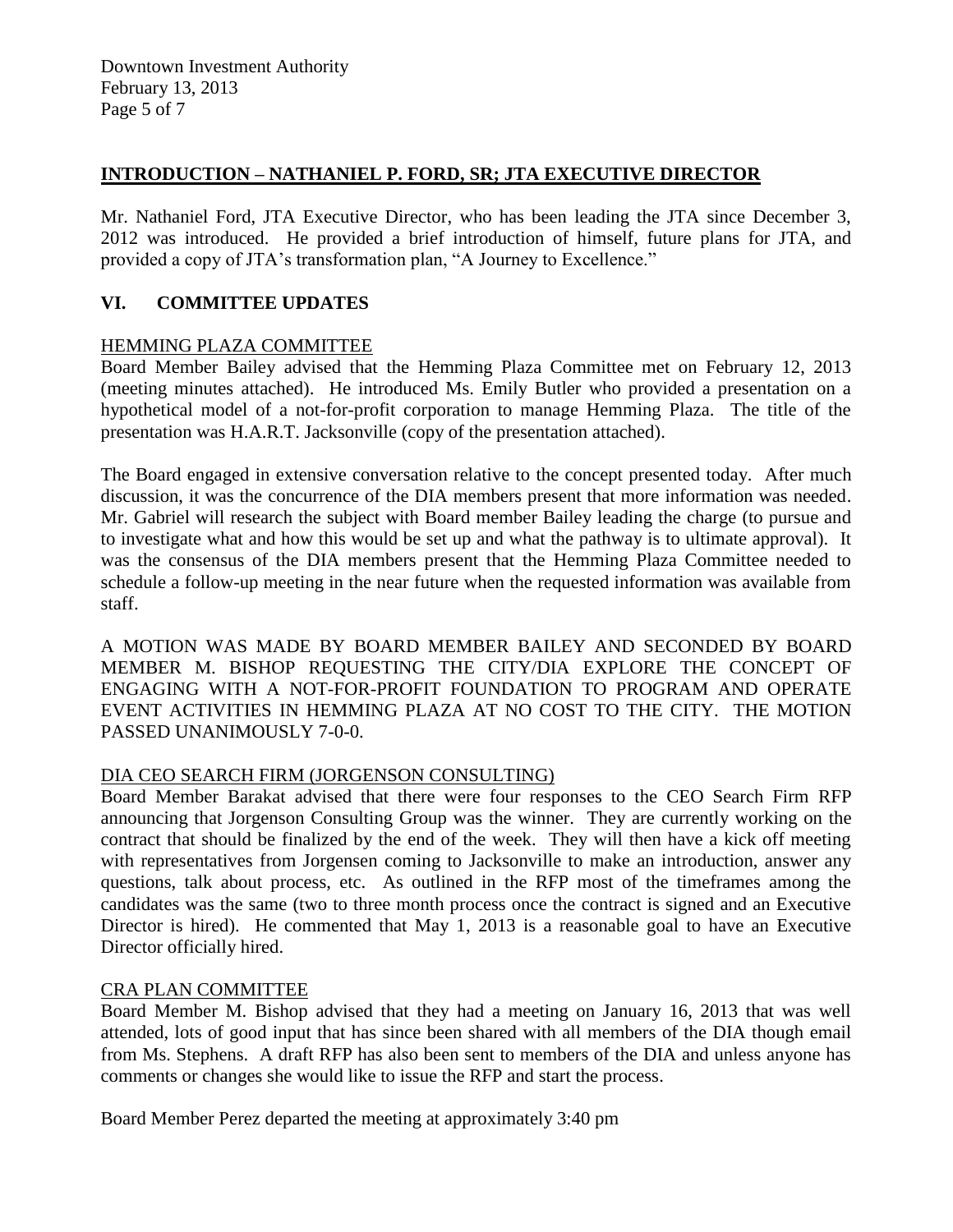The Board engaged in extensive conversation relative to the RFP for professional services for updating the downtown Northbank and Southbank Community Redevelopment Area Plans and the creation of associated Business Investment Plan. The discussion requested staff analyze and provide a spreadsheet of the steps that are required to get the CRA Plan created/updated that is presentable and approvable, to figure out what things staff and/or other City entities can assist with, evaluate the skills and/or resources that are lacking and once that is determined evaluate the best process to engage for the services needed.

Mr. Greg Pease, Chief of Procurement was present and offered a brief overview of the RFP process.

A MOTION WAS MADE BY BOARD MEMBER BARAKAT AND SECONDED BY BOARD MEMBER SAYLOR TO ISSUE THE CRA REDEVELOPMENT PLAN RFP AS CURRENTLY WRITTEN AND INCLUDING MINOR TWEAKS MENTIONED BY MR. GABRIEL. THE MOTION PASSED UNANIMOUSLY 6-0-0.

Chairman Harris added Board member M. Saylor to the CRA Plan Committee.

Board Member Bailey departed the meeting at approximately 5:06 pm

## **VII. DIA WORK GROUPS**

Mr. Crawford introduced a proposed framework similar to the City Council Committee structure for the DIA and designed to aid in the flow of dialogue at the regularly scheduled DIA Board meetings while still allowing the Board to engage in the wide variety of issues relative to downtown (reference Downtown Committees hand out provided at the meeting). The Board members present were in concurrence with the DIA work groups, as presented.

Downtown Economy Committee: Chaired by P. Perez with Board member R. Clements and K. Harper serving on the Committee

Downtown Environment Committee: Chaired by J. Bailey with Board member O. Barakat and M. Bishop serving on the Committee

Downtown Experience Committee: Chaired by T. Allegretti with Board member D. Harris and Mike Saylor serving on the Committee